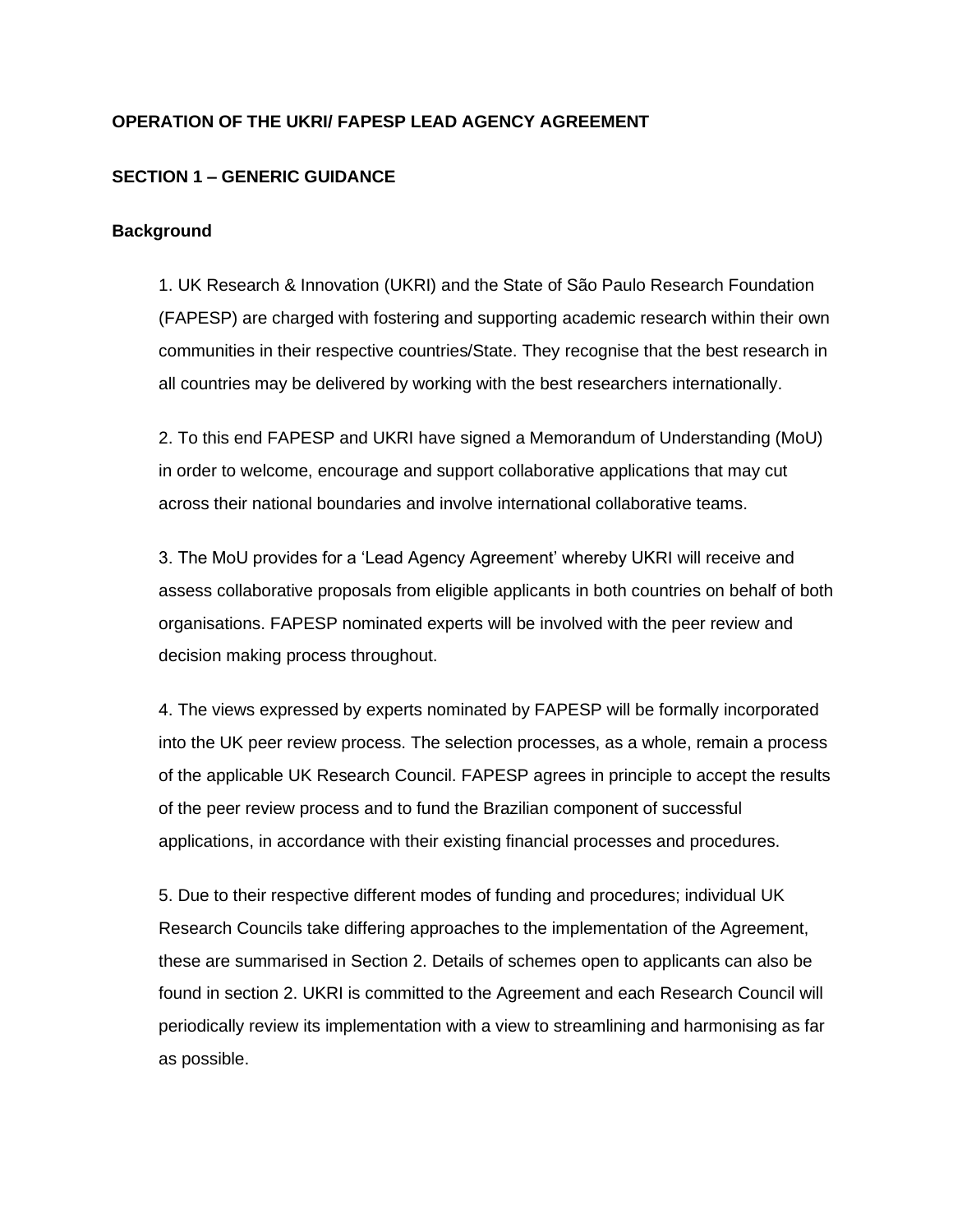6. FAPESP and UKRI have agreed that the Lead Agency Agreement will principally apply to UKRI's 'responsive mode' schemes. However, under the terms of this agreement it is also envisaged that FAPESP will agree to co-fund proposals submitted in response to particular UK Research Council targeted and international calls. Where this is the case, it will be agreed in advance by both funding agencies and will be clearly advertised in the relevant call for proposals and associated guidance.

7. It is important to note that the Agreement does not represent a separate stream of funding, but enables Brazilian/UK collaborative proposals to be submitted to existing UKRI competitions.

#### **Eligible Applications**

8. Applications are welcomed in any single or cross-disciplinary area which fits within the remit of FAPESP and one or more of the UK Research Councils. Details of schemes to which applicants can apply can be found in section 2 below, these may be either responsive mode schemes (covering all areas of Council remit) or through targeted or international calls.

9. Interdisciplinary and cross-disciplinary applications which cross the remit of more than one of the UK Research Councils will be processed according to our cross-Council funding agreement for more details:

at **[www.ukri.org/research/international/international-collaboration/ukri-fapesp](https://www.ukri.org/research/international/international-collaboration/ukri-fapesp-memorandum-of-understanding/)[memorandum-of-understanding/](https://www.ukri.org/research/international/international-collaboration/ukri-fapesp-memorandum-of-understanding/)**.

10. Applications can be made from any institution(s) eligible for support from UKRI funding (researchers based in UKRI research institutes should check their eligibility with the relevant Research Council). Information on eligibility of UKRI funding can be found at **[www.ukri.org/funding/how-to-apply/eligibility/](http://www.ukri.org/funding/how-to-apply/eligibility/)** or in the guidance notes of the relevant scheme for each Research Council.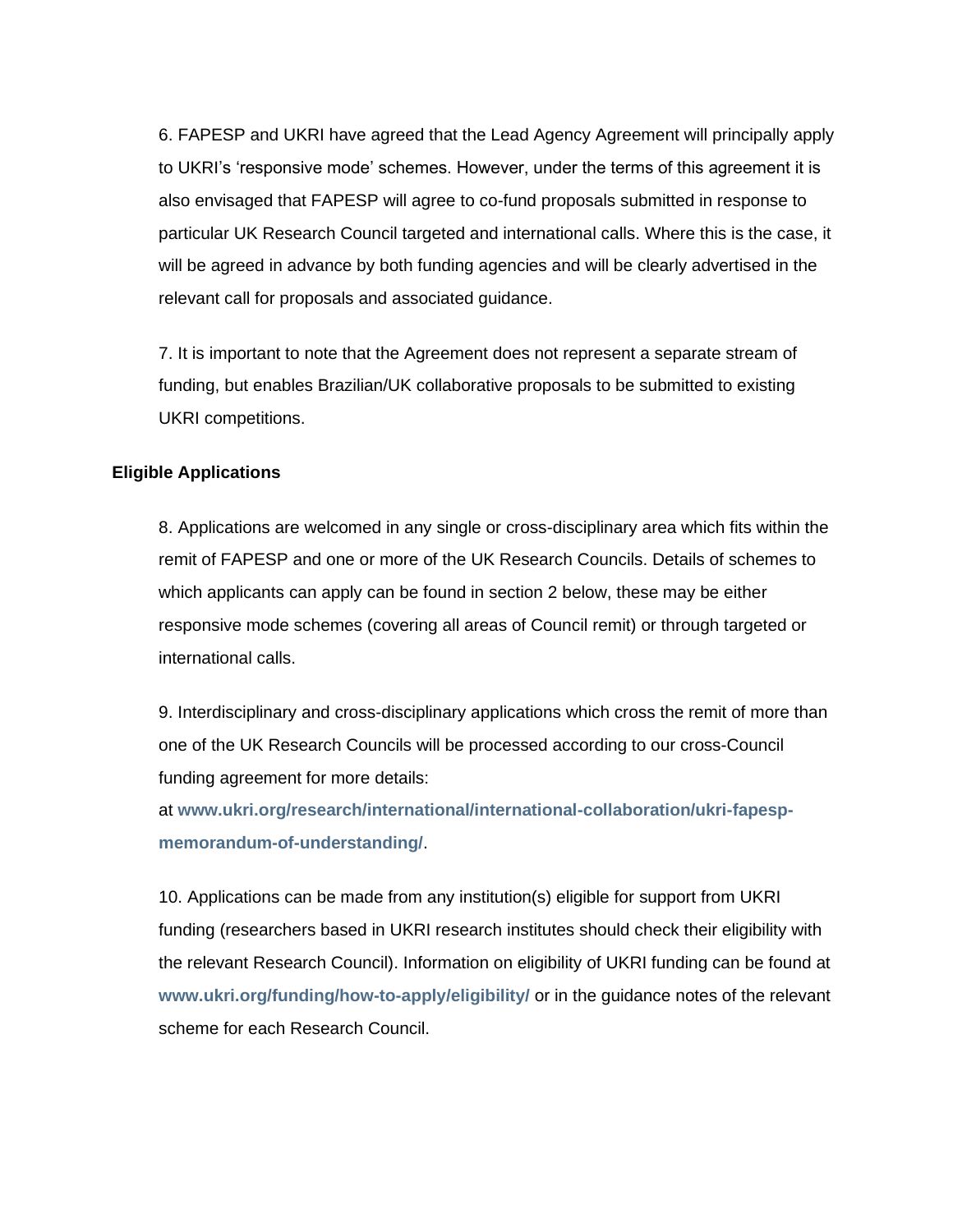11. Brazilian partners (for which costs are being requested from FAPESP), must be from higher education and research organisations, public or non-profit, in the State of São Paulo. Applicants should note that unlike UKRI, FAPESP does not award grants to institutions, but directly to researchers. **Applicants should contact FAPESP to confirm their eligibility before submitting an application. For eligible applicants, FAPESP will provide a letter confirming eligibility, which should be attached to the joint funding application.** 

#### **Submission of applications**

Applications should be submitted simultaneously by the UK PI through the Joint Electronic Submission (Je-S) system and by the São Paulo PI to the Management Support System (SAGe). The applicant based in the UK must be included as a "Partner PI" on SAGe, and confirm their participation in the project. Both the São Paulo and the UK researcher must have an active SAGe registration, and "confirm participation" in the proposal before finalising the submission. An active SAGe registration demands the attachment of a photo ID and every information requested that is marked as mandatory (\*).

12. UKRI will accept applications via Je-S, which has a common format for all Councils. However, there are some differences between Councils and applicants should ensure that they follow the relevant guidelines and requirements for the individual Council covering the remit of their research.

13. FAPESP will accept applications via the SAGe.

### **Costing of proposals**

14. Costs for the UK based researcher should be requested by completing the relevant finance fields of the Je-S form. Costs being requested from FAPESP for Brazilian based investigators should **not** be entered into these fields.

15. All costs being requested from UKRI must be eligible under normal Research Funding Rules.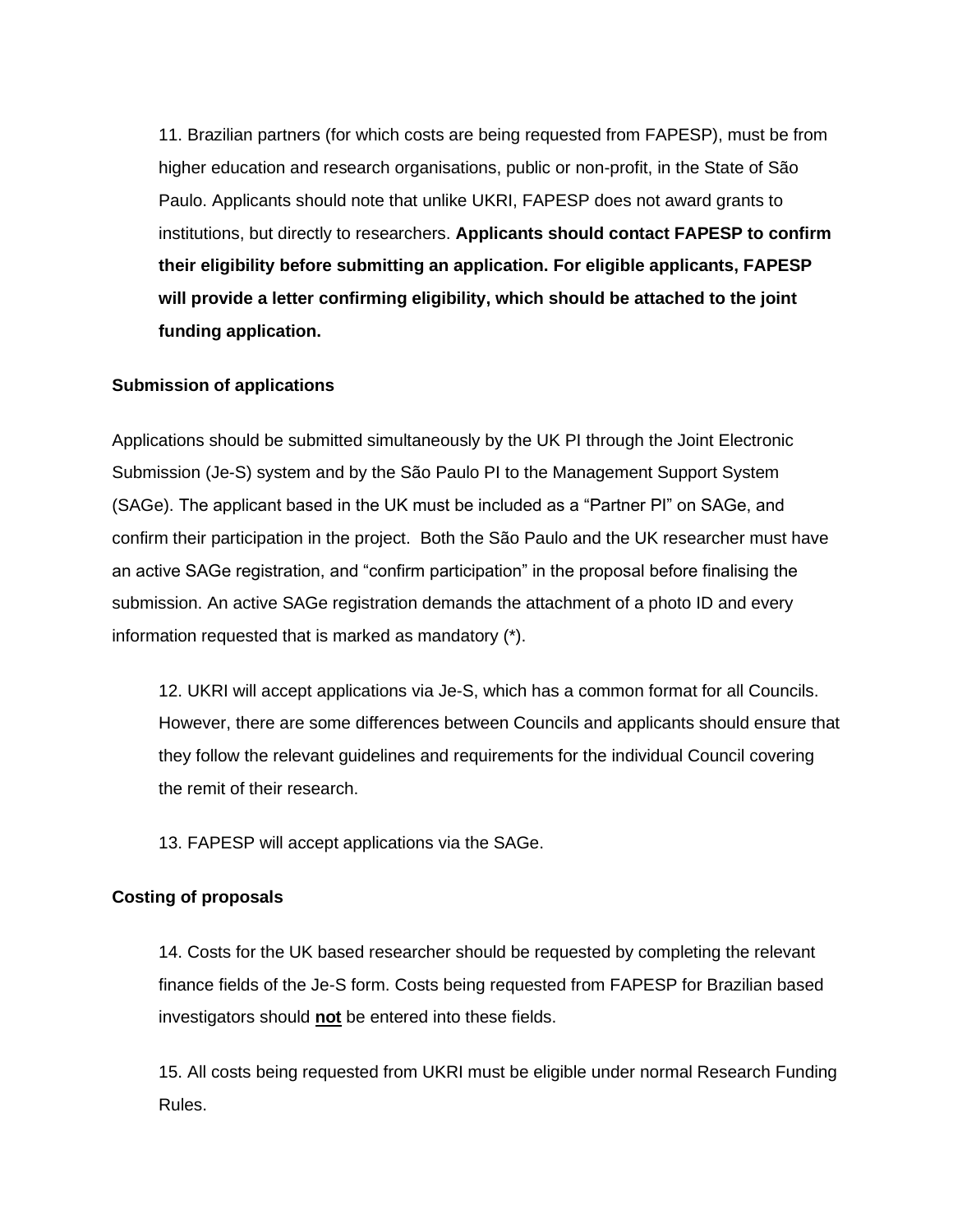16. The Brazilian applicants should include the following documents in the proposal being submitted to UKRI:

a) FAPESP Proposal Form with basic information regarding the proposal.

b) FAPESP Consolidated Budget, for the costs being requested.

c) FAPESP Letter of eligibility (requested by the Brazilian applicant from FAPESP and provided by e-mail).

d) Further documentation may be required by FAPESP, to be supplied by the Brazilian PI in order to complete the analysis of the proposal.

The FAPESP letter of eligibility should be provided to the UK applicants to be uploaded as attachments to the Je-S form.

17. All costs requested from FAPESP should be eligible under the general rules and procedures for FAPESP research grants. In general terms, costs which can be claimed from FAPESP can include:

- Equipment and long-term materials (bought in Brazil or imported);
- Consumable materials and supplies (bought in Brazil or imported);
- Third-party services (national or foreign);

• Travel expenses and travel allowances for activities directly related to the development of the proposed research;

• Scholarships and Fellowships

18. Wages of any nature, third-party services other than those of a technical and occasional nature, construction works, purchase of publications and administrative materials or, services of any type are **not eligible** from FAPESP.

## **Processing of applications**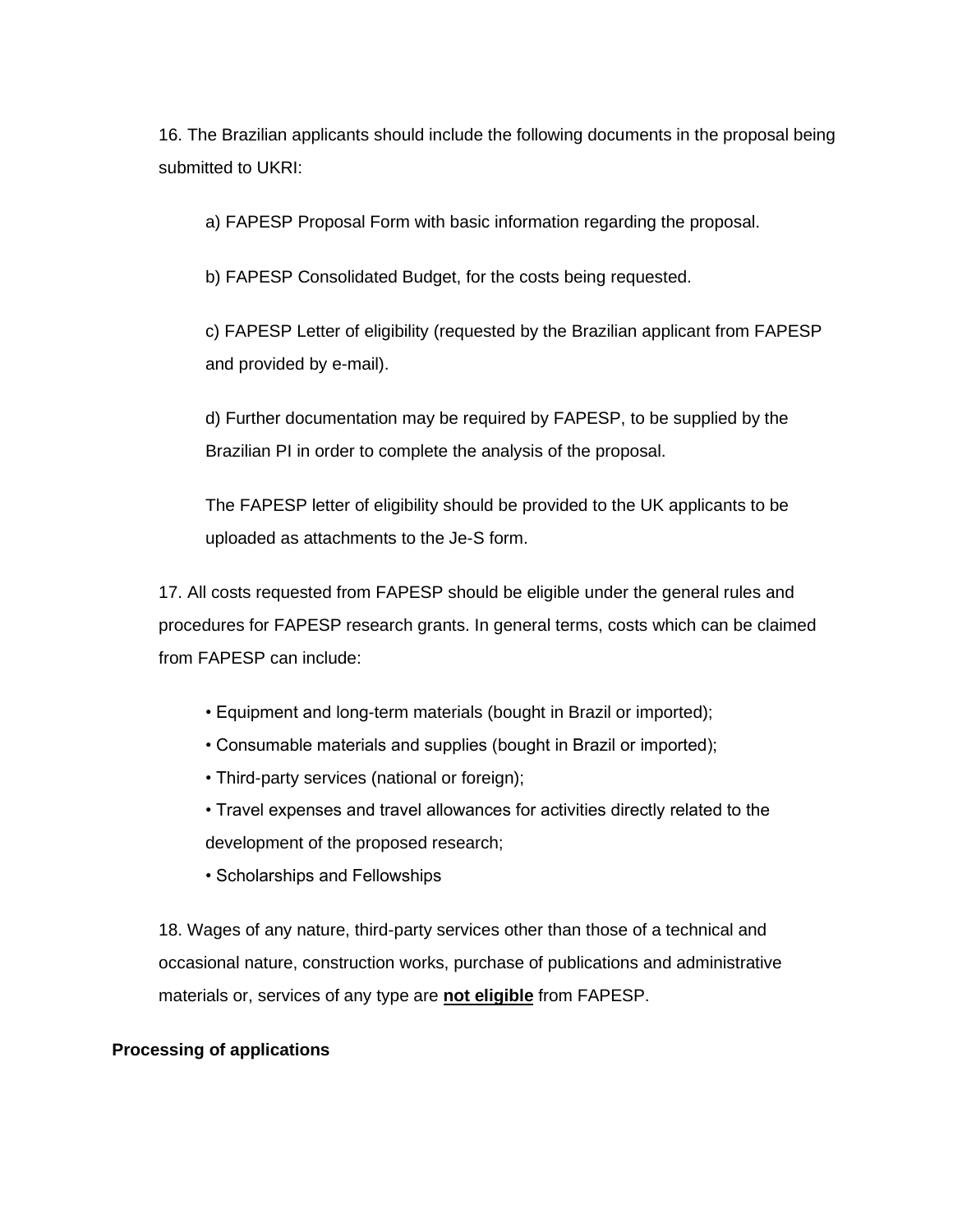19. Applications will be submitted to the relevant UK Research Council for processing. The UK Research Council will lead on the processing and assessment of the application on behalf of both organisations. By submitting the application, all applicants and individuals named on the application agree that any personal information on that proposal can be shared with officers of FAPESP and their nominated experts. FAPESP agrees to treat such information in confidence and according to UK Data protection rules and Brazilian Law n.9.279/96, as well as any other law applicable to the protection of intellectual property rights.

20. On receipt of the online application, the UK Research Council and FAPESP will liaise for eligibility checks, confirmation of the availability of funds should the proposal be recommended for funding and the nomination of peer reviewers. FAPESP will complete eligibility checks within two weeks and forward names of peer reviewers within a further two weeks.

21. Once these have been completed the UK applicants will be contacted, normally by email, if their application cannot be accepted for processing due to eligibility issues. FAPESP will also be informed of any such decision and will then inform the Brazilian applicants. The UK Research Council will approach the relevant number of peer reviewers (at least one of which should be nominated by FAPESP) according to normal scheme rules and procedures. The number of reviews obtained will depend on the scheme.

22. Once peer reviews are completed the proposals will be submitted to the decisionmaking/advisory body of the UK Research Council. The proposals and peer reviews will be sent to FAPESP in advance of the UKRI panel meeting and if appropriate, a FAPESP nominee/ representative will be invited to participate in the decision-making process either via correspondence or in person depending on the nature of the scheme; and the number, value and ranking of proposals received in relation to the MoU being considered. FAPESP will confirm whether a nominee/representative will participate in the decision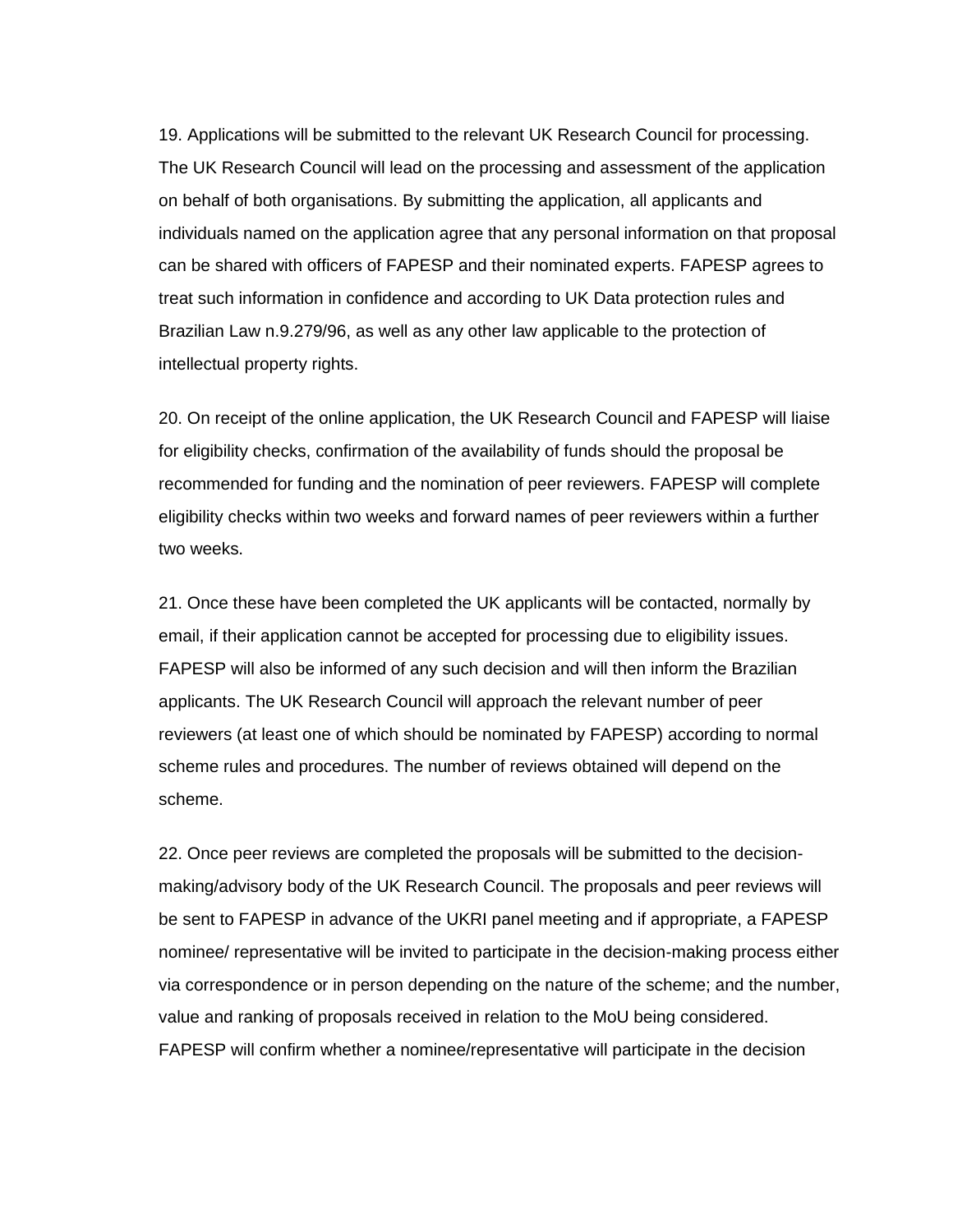making process at least two weeks in advance of the decision-making/advisory board meeting.

#### **Criteria of Assessment**

23. UKRI funds research on a competitive basis using independent expert peer reviewers. This system is regarded as an international benchmark of excellence in research funding, and this provides a guarantee of the quality of UK research.

24. The actual criteria of assessment will depend on the individual UK Research Council and scheme to which the application is made. These are normally detailed in the relevant scheme applicant guidance notes.

#### **Announcement of Decisions/ Issuing of Awards**

25. The relevant UK Research Council will notify FAPESP once a decision has been made. Within three weeks FAPESP will then confirm sign off of the decision, whether successful or unsuccessful, and for successful applications will confirm funding and agree award start dates with the UK Research Council. Under the terms of the Agreement FAPESP agrees in principle to accept the results of the peer review process as presented by the relevant UK Research Council.

26. Once the UK Research Council has confirmation from FAPESP, the issuing of awards to both PI's will be aligned between FAPESP and the respective UK Research Council. The UK Research Council will then issue a decision letter to the UK applicant on behalf of both organisations. A copy of this letter will be sent to FAPESP. This will confirm the proposed start date.

27. The UK Research Council will issue an award for the UK component to the UK applicant's institution according to normal processes and procedures. FAPESP will issue an award for the Brazilian component to the Brazil applicant's institution according to normal processes and procedures.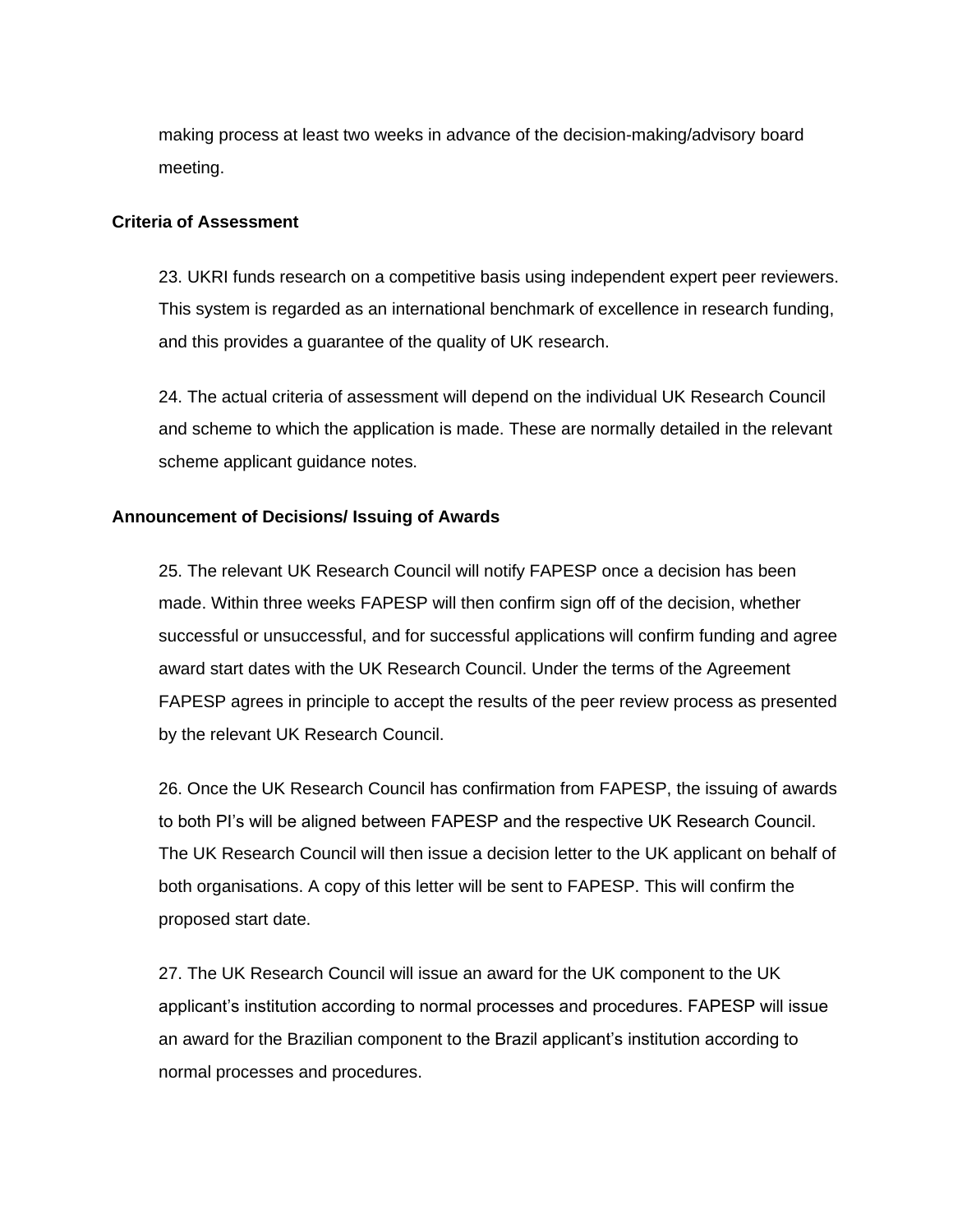#### **Post Award Management**

28. Award holders should contact both FAPESP and the funding UK Research Council concerning any changes to any of the award holders' institutional affiliations or other aspects of the grant during its life-time. If necessary, the funding UK Research Council and FAPESP may consult with each other before agreeing any changes to the grant's status. This will normally be dealt with on a case-by-case basis.

#### **Progress and Reporting**

29. Where reporting is required by the UK Research Council/ FAPESP it will be submitted according to the normal procedures of those organisations. The required reporting will cover the development of the whole project (and not only of the national party), will specifically describe and comment on the effectiveness of the international cooperation and will be detailed in each of the Research Councils and FAPESP's guidelines for applicants.

#### **Intellectual Property**

30. It is the responsibility of the Research Organisation, and all engaged in the research, to make every reasonable effort to ensure that the outcomes obtained in the course of the research, whether patentable or not, are used to the advantage of society and the economy. Research outcomes should be disseminated to both research and more widespread audiences - for example to inform potential users and beneficiaries of the research.

31. Unless stated otherwise, the ownership of intellectual property, and responsibility for its exploitation, rests with the organisation that generates it. Where the grant is associated with more than one research organisation and/or other project partners, the basis of collaboration between the organisations, including ownership of intellectual property and rights to exploitation, is expected to be set out in a formal collaboration agreement. It is the responsibility of the Research Organisation to put such an agreement in place before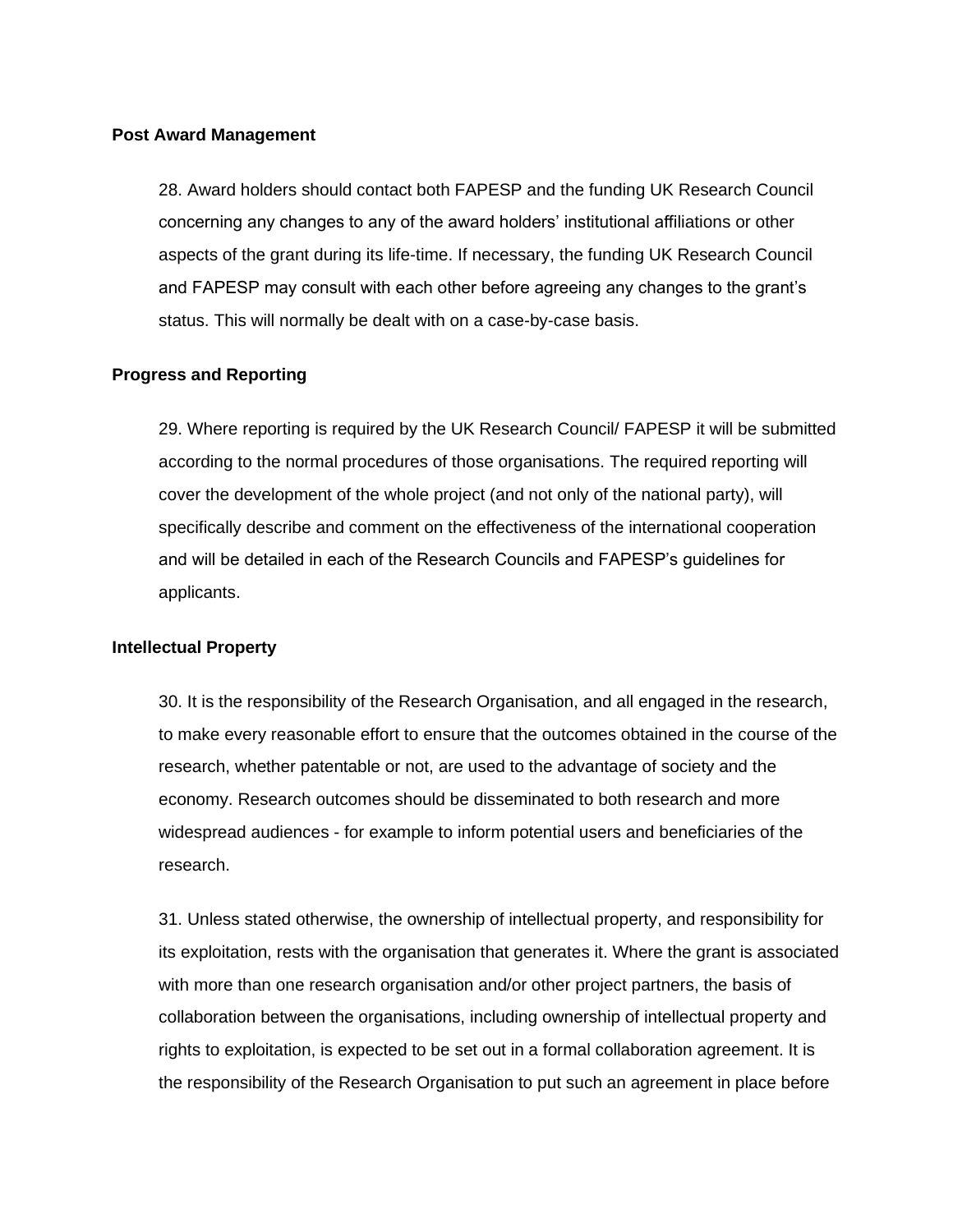the research begins. The terms of collaboration agreements must not conflict with FAPESP's and UKRI's terms and conditions.

32. Arrangements for collaboration and/or exploitation must not prevent the future progression of research and the dissemination of research results in accordance with academic custom and practice. A temporary delay in publication is acceptable in order to allow commercial and collaborative arrangements to be established.

33. UKRI and FAPESP may, in individual cases, reserve the right to retain ownership of intellectual property (or assign it to a third party under an exploitation agreement) and to arrange for it to be exploited for the national benefit and that of the Research Organisation involved. This right, if exercised, will be set out in an additional grant condition.

34. Where the exploitation of research generates revenue, there should be suitable recognition and return to the Research Organisation, individuals and funding agency. The Grant Holder should, subject to the procedures laid down by the Research Organisation, publish the results of the research in accordance with normal academic practice. Publications and other forms of media communication, including media appearances, press releases and conferences, must acknowledge the support received from UKRI and FAPESP, quoting the grant reference number if appropriate.

35. The Research Organisation must ensure that all those associated with the research are aware of, and accept, these arrangements.

## **General Contact Points**

36. General UK enquiries concerning this Memorandum of Understanding should be addressed to: **[international@ukri.org.](mailto:international@ukri.org)**

37. Enquiries concerning individual UK Research Councils' implementation of this agreement should be address to the contact points given in Section 2, below.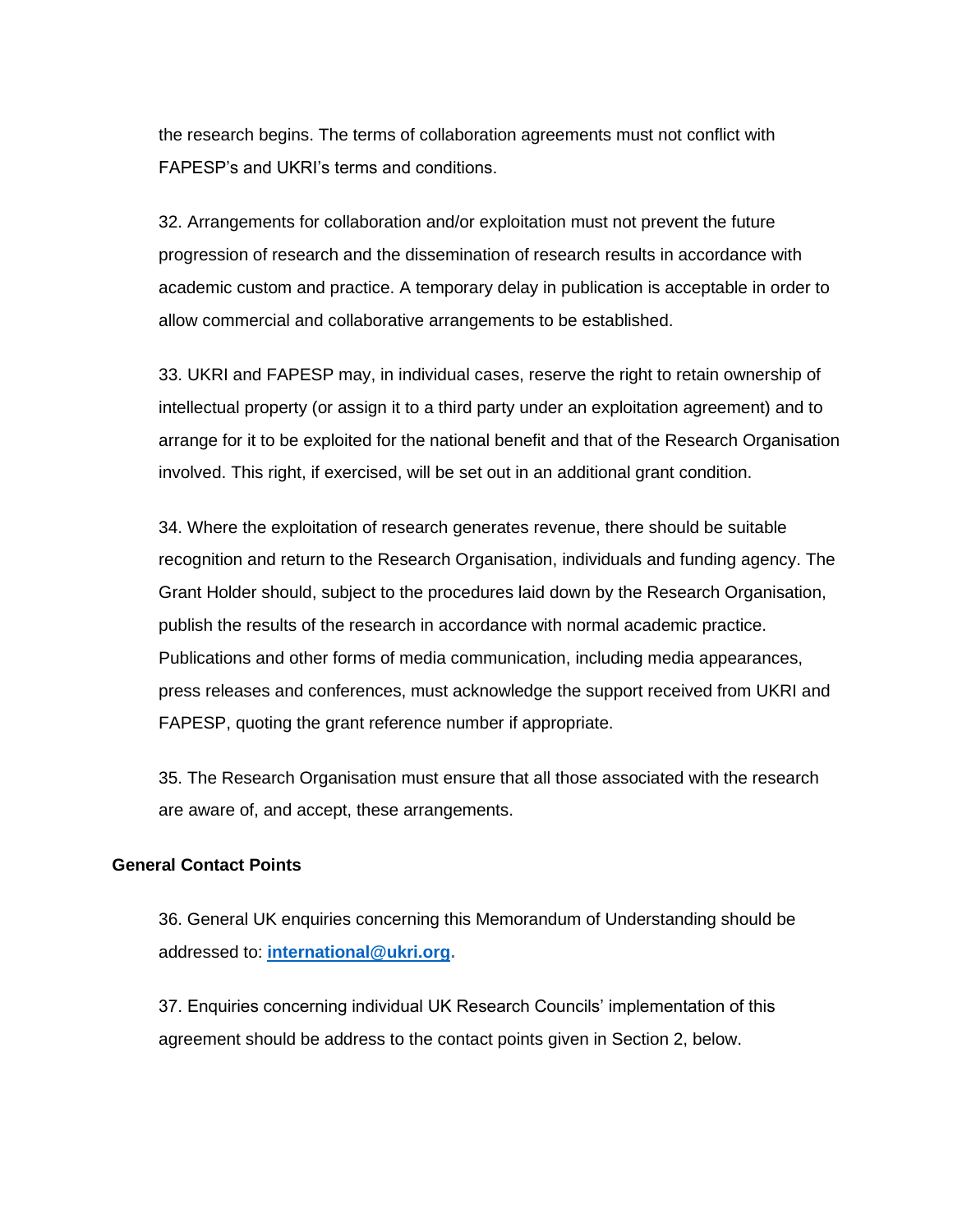38. Enquiries to FAPESP should be addressed to: **[ukri-agreement@fapesp.br](mailto:ukri-agreement@fapesp.br)**.

## **SECTION 2 – SUMMARY GUIDANCE NOTES FOR INDIVIDUAL UK RESEARCH COUNCILS**

## **Arts and Humanities Research Council (AHRC)** (**[www.ahrc.ukri.org\)](http://www.ahrc.ukri.org/)**.

Transnational teams (UK and São Paulo-based researchers) are invited to apply directly to the AHRC under the Research Grants Scheme either through the standard route: **[https://ahrc.ukri.org/funding/apply-for-funding/current](https://ahrc.ukri.org/funding/apply-for-funding/current-opportunities/researchgrantsstandardroute/)[opportunities/researchgrantsstandardroute/](https://ahrc.ukri.org/funding/apply-for-funding/current-opportunities/researchgrantsstandardroute/)** or early career route: **[https://ahrc.ukri.org/funding/apply-for-funding/current](https://ahrc.ukri.org/funding/apply-for-funding/current-opportunities/researchgrantsearlycareers/)[opportunities/researchgrantsearlycareers/](https://ahrc.ukri.org/funding/apply-for-funding/current-opportunities/researchgrantsearlycareers/)**. AHRC are now accepting proposals under this scheme.

The group of scholars should prepare a single application which must be submitted electronically by the UK-based Principal Investigator's Research Organisation to the AHRC Research Grant scheme via the Joint Electronic Submission (Je-S) System. If you need any assistance to use the system, please contact the JE-S helpdesk on 01793 444164 or on **[JesHelp@ukri.org](mailto:JesHelp@ukri.org)** .

The AHRC *[Research Funding Guide](http://www.ahrc.ac.uk/documents/guides/research-funding-guide/)* provides an overview of the Research Grants scheme. It details the eligibility criteria, information on how to apply and terms and conditions of awards. In addition to the guidance outlined in the Funding Guide, the following guidelines apply:

## **Eligibility for UK-based element of project**

## **Investigator**

*UK*: The UK Principal Investigator must meet the AHRC's current eligibility criteria for standard and early career AHRC Research Grant proposals. Please consult the *AHRC's [Research](http://www.ahrc.ac.uk/documents/guides/research-funding-guide/)  [Funding Guide](http://www.ahrc.ac.uk/documents/guides/research-funding-guide/)* for further information on eligibility.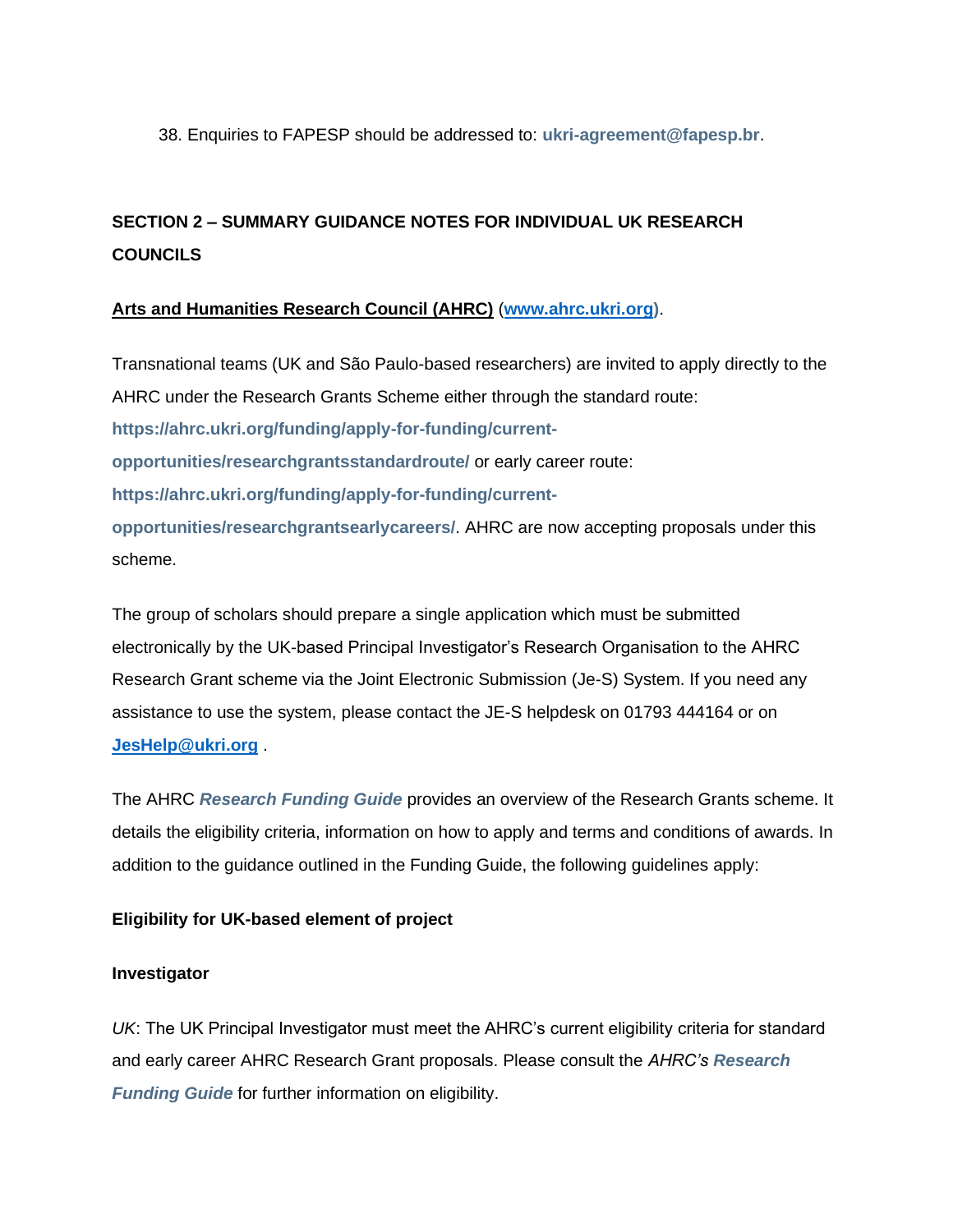*Brazil* : Please note, only researchers formally associated to institutions within the São Paulo state are eligible to act as a Brazilian researcher under this initiative. For details of institutions supported by FAPESP, please contact FAPESP.

Brazilian researchers contracted to institutions outside of the state of São Paulo are not eligible under this scheme.

Please note, it is expected that the UK and Brazilian side of the project should demonstrate fair balance.

#### **Research Assistants**

Research Assistants employed by the UK organisation need to meet the AHRC's threshold of being of postdoctoral standing (either having a PhD or equivalent research experience).

#### **Project studentships**

*UK*: As of 1 November 2013 AHRC no longer allows costs associated with project students to be included in Research Grants applications. This applies applications submitted under the FAPESP initiative.

*Brazil* : FAPESP encourages requests for studentships within the project framework, depending on the FAPESP modality chosen

#### **How to apply**

Once the applicants have decided that the AHRC is the most appropriate UK Research Council, a single integrated project proposal should be submitted according to the procedures and processes used in applying to the AHRC's Research Grants scheme. The group of scholars should prepare a single application which must be submitted electronically by the UK-based Principal Investigator's Research Organisation to the AHRC Research Grant scheme via the Joint Electronic Submission (Je-S) System.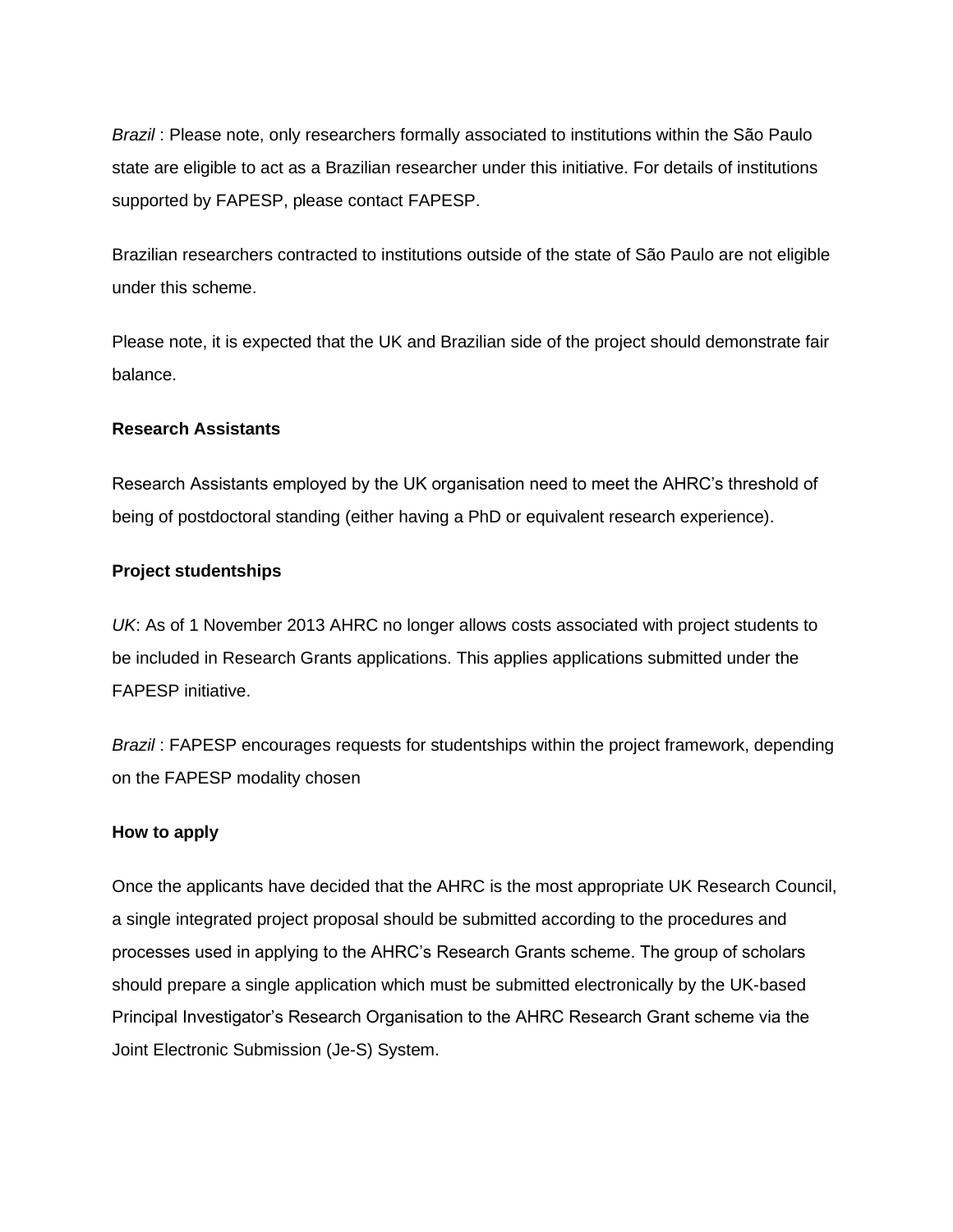To prepare a proposal form in Je-S, log-in to your account and choose '**New Document**', then select **AHRC** as the Council, **Standard Proposal** as the Document Type, **Research Grants – Standard or Research Grants - Early Career** as the Scheme then select **Research Grants São Paulo Research Foundation FAPESP (Open Call)** as the Call/Type/Mode and then 'Create Document'. Je-S will then create a proposal form, displaying the relevant section headings. Using the 'Help' link at the top of each section will provide guidance relevant to that section of the form.

São Paulo PI submits an application to FAPESP through SAGe.

Case for Support and justification of resources

The case for support and justification of resources should outline all elements of the project and provide justification of all resources that are requested. Please note that for applications submitted **under the FAPESP agreement only**, the justification of resources should be no more than **three sides of A4** in a font no smaller than size 11

#### **Proposal Language**

Applications should be written in English.

#### **How to identify that the proposal is submitted under this scheme**

Each application should be identified clearly as a collaborative proposal under the AHRC/FAPESP bilateral scheme by indicating this in the project title field. The text "**UKRI-FAPESP MoU"** should precede the project title.

#### **How to identify the details of the Brazilian researcher involved**

The applicant will need to complete Brazilian details in the "project partner" section of the form. Under Name of Partner Organisation, please state the name of the Brazilian Institution. Under Name of Contact, please indicate the Brazilian researcher's details.

#### **Costing**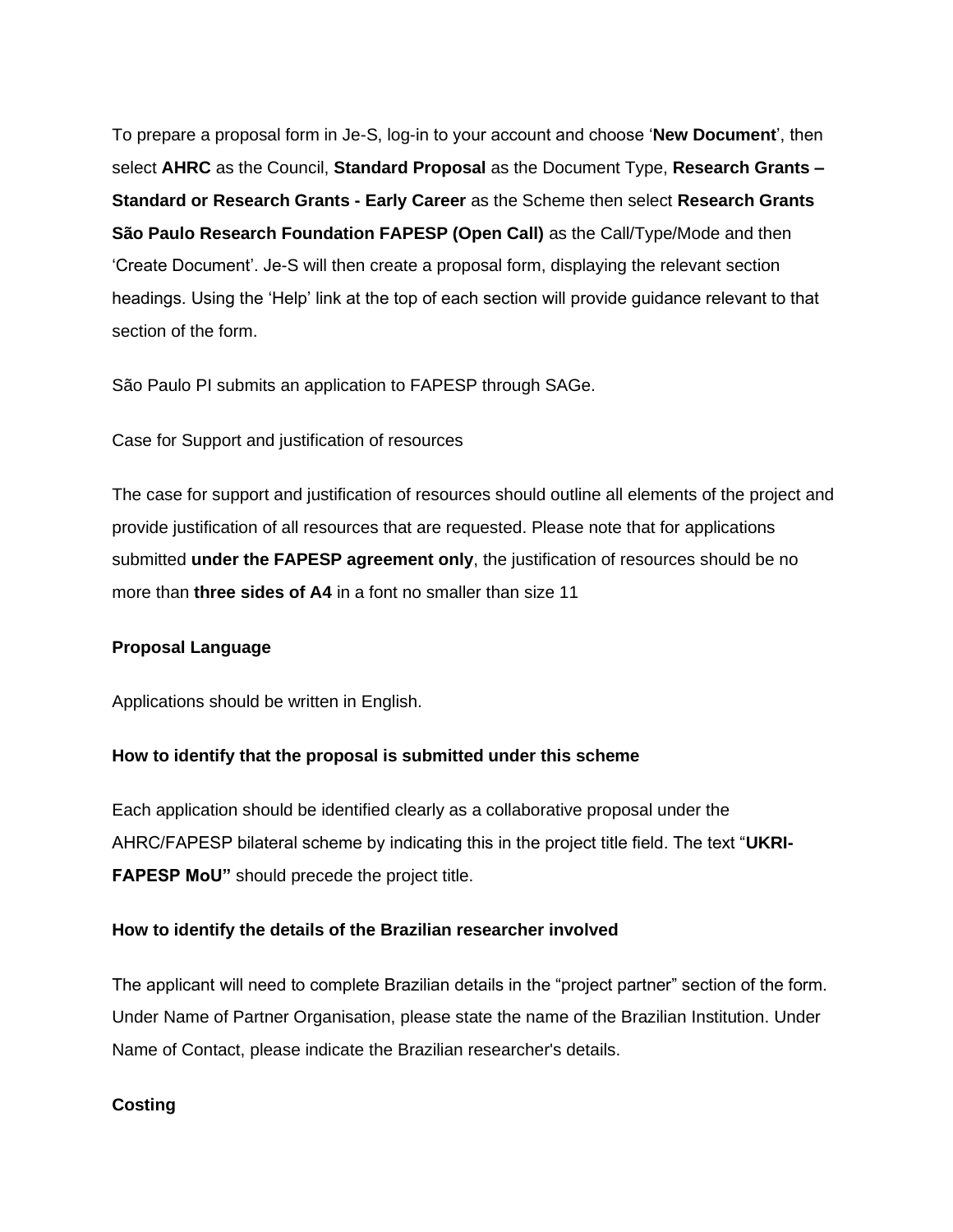AHRC will accept proposals with a total full economic cost (FEC) of between £50,000 and £1,000,000 under the standard route, or £50,000 to £250,000 under the early career route for the UK component of the project. If the application is successful, the AHRC will contribute 80% of these costs. FAPESP will contribute with matched research efforts, according to the scheme chosen; bringing the total of the whole proposal up to an equivalent maximum of £2,000,000. Please note, only the UK component is costed under FEC.

The UK applicant must detail the UK component (the costs being incurred by the UK Research Organisations) of the costs according to AHRC financial guidelines on the appropriate section of the form.

The UK applicant must submit the Brazilian breakdown of costs as an attachment to the application. The Brazilian breakdown of costs (the costs being incurred by the Brazilian/São Paulo organisations) must be attached to the application using the attachment type: Non-UK Components.

The following FAPESP budget template must be used in this section: **[FAPESP consolidated](http://www.fapesp.br/en/5339)  [budget form.](http://www.fapesp.br/en/5339)**

In addition the UK applicant must attach a Letter of Support from the Brazilian institution agreeing to the Brazilian partner's involvement. The document must be attached to the application using the attachment type: **Project Partner's Letter of Support**. Applicants should include English translations of any letters of support written in Brazilian Portuguese.

## **Duration**

Projects can be up to a maximum of 60 months.

### **Closing Date**

This scheme operates to open deadlines.

#### **How the application is assessed**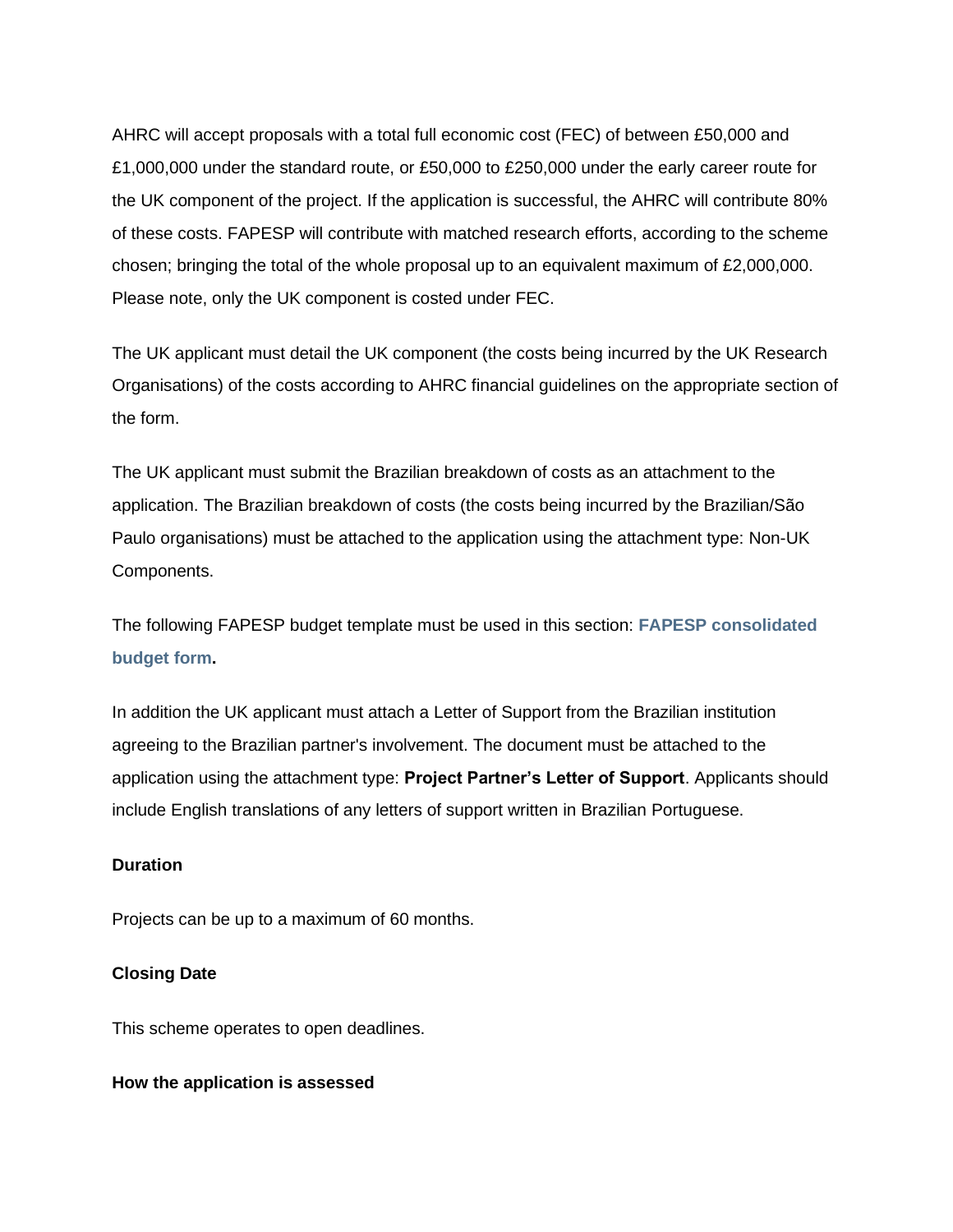In line with current AHRC practices, the assessment of applications is a two-stage process: written peer review followed by a moderating panel.

All applications submitted to the AHRC will be assessed by peer reviewers selected by AHRC. In addition, for each application, FAPESP will nominate at least one peer reviewer to provide a written assessment. Peer reviewers will use the criteria and procedures applicable to AHRC. These comments will be formally incorporated in the AHRC's peer review processes. For the second stage, applications will be subject to the AHRC sifting process (outlined in the *AHRC [Research Funding Guide](http://www.ahrc.ac.uk/documents/guides/research-funding-guide/)*). Applications that pass sift will be sent to an AHRC peer review moderating panel. The peer review moderating panel will determine a final grade for each application and will rank proposals in order of priority for funding. The panel will consider only the expert peer reviews, technical review (where applicable) and the PI's response to these reviews to reach its decision. Final funding decisions for UK-São Paulo applications will rest with the AHRC and FAPESP.

Applicants should be aware that this will require that applications are processed by both AHRC and FAPESP officers. Applicants should provide written consent to the joint processing of the applications by AHRC and FAPESP at the end of the Case for Support under the heading of "Consent to Joint Processing".

For enquiries concerning the AHRC implementation of this Agreement please contact: **[enquiries@ahrc.ukri.org.](mailto:enquiries@ahrc.ukri.org)**

# **Biotechnological and Biological Sciences Research Council (BBSRC)**

#### (**[www.bbsrc.ukri.org\)](http://www.bbsrc.ukri.org/)**

.

The BBSRC accepts applications for funding under the terms of this Agreement. For more details on BBSRC funding schemes see **[www.bbsrc.ac.uk/funding/grants/grants-index.aspx](http://www.bbsrc.ac.uk/funding/grants/grants-index.aspx)**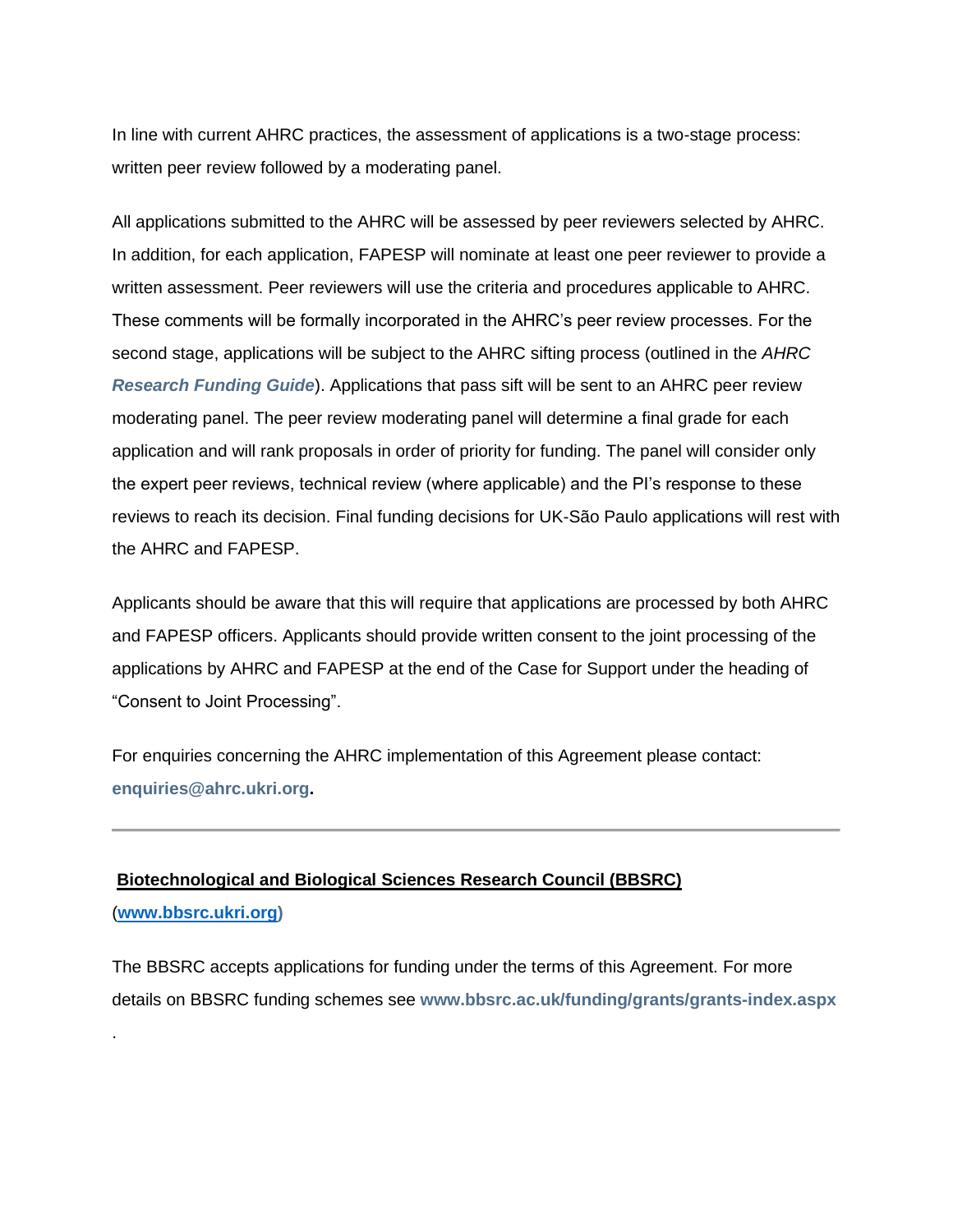Before making an application under the terms of this Agreement, applicants should contact the BBSRC, **BEFORE** submitting an application in order to discuss eligibility and handling an application under the Agreement.

Applicants should note that up to £2 million (FEC of the whole project) can be awarded in standard responsive mode. FAPESP will contribute with matched research efforts, according to the scheme chosen.

For enquiries concerning the BBSRC implementation of this Agreement please contact BBSRC at **[inca@bbsrc.ukri.org](mailto:inca@bbsrc.ukri.org)** .

For submitted proposals, FAPESP nominated peer reviewers, and panel members will be approached by the BBSRC as part of the normal peer review process.

#### **Engineering and Physical Sciences Research Council (EPSRC)** (**[www.epsrc.ukri.org\)](http://www.epsrc.ukri.org/)**

EPSRC will accept applications under the terms of this agreement. More information on submission process is available here:

**[https://epsrc.ukri.org/about/partner/international/agreements/lead-agency-agreement](https://epsrc.ukri.org/about/partner/international/agreements/lead-agency-agreement-with-sao-paulo-research-foundation/)[with-sao-paulo-research-foundation/.](https://epsrc.ukri.org/about/partner/international/agreements/lead-agency-agreement-with-sao-paulo-research-foundation/)**

All documentation relating to the FAPESP-EPSRC applications will only be shared via a docnet site, to ensure that information is exchanged in as secure a manner as possible. Specifically, for the peer reviewer nomination process described in paragraphs 20 and 21 (FAPESP will provide names of peer reviewers to EPSRC, of which EPSRC will approach at least one), a document containing a list of potential reviewers will be uploaded to the shared docnet site by FAPESP, referred to above.

#### **Economic and Social Research Council (ESRC)** (**[www.esrc.ukri.org\)](http://www.esrc.ukri.org/)**

ESRC: Working with Brazilian researchers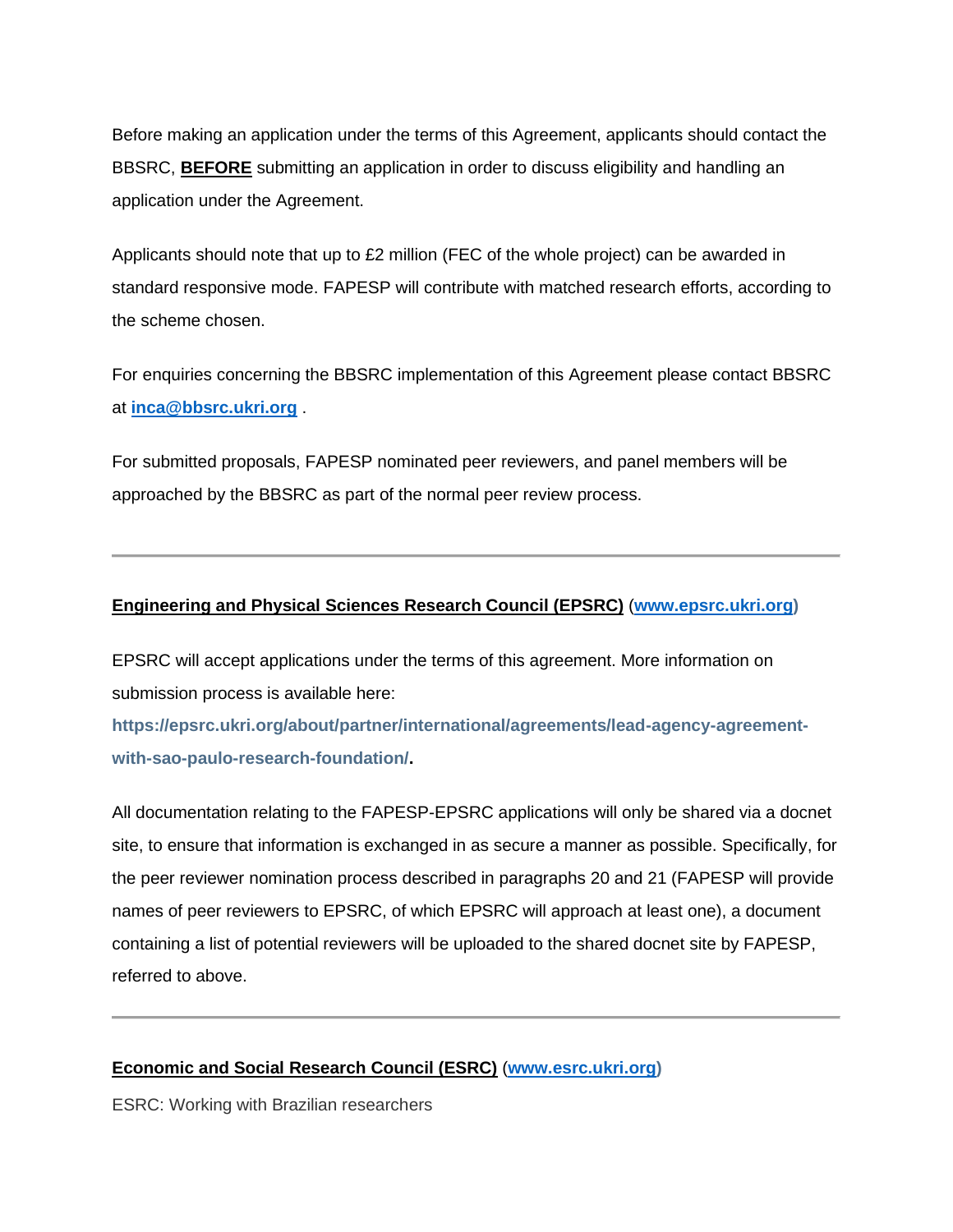#### **Key information**

| Open                                            |
|-------------------------------------------------|
| £350,000                                        |
| £1 million                                      |
| Research grant                                  |
| Economic and Social Research Council (ESRC)     |
| State of São Paulo Research Foundation (FAPESP) |
| Always open                                     |
| Open - no deadline                              |
|                                                 |

#### **Overview**

If you are a UK-based researcher you can apply for funding to work with overseas researchers in the State of São Paulo, Brazil. Collaborative work on any area of the social sciences is governed by an agreement between UK Research and Innovation and the São Paulo Research Foundation (FAPESP).

#### **Summary**

You can apply to work with overseas researchers in the State of São Paulo, Brazil. Collaborative work is governed by an agreement between UKRI and the São Paulo Research Foundation (FAPESP).

You can apply for between £350,000 and £1 million (full economic cost) from ESRC for the UK part of the project. Proposals approved for funding will be financially supported by the ESRC and FAPESP.

You can submit collaborative research proposals in any area of the social sciences within the remit of both the ESRC and FAPESP.

There is no deadline, and we will accept proposals on an ongoing basis until the MoU expires.

#### **Who can apply?**

#### **UK partners**

You are eligible to apply if you:

- are a member of a [recognised UK research organisation](https://www.ukri.org/funding/how-to-apply/eligibility/) or have an offer of support (including use of facilities) from a recognised research organisation
- live within reasonable travelling distance of the research organisation
- take responsibility for directing the research and will be actively involved in carrying it through
- are a member of the [Peer Review College](https://esrc.ukri.org/funding/guidance-for-peer-reviewers/peer-review-college/) or willing to join

UK applicants must comply with ESRC's eligibility requirements for [standard responsive mode](https://esrc.ukri.org/funding/funding-opportunities/research-grants/)  [research grants.](https://esrc.ukri.org/funding/funding-opportunities/research-grants/)

#### **São Paulo-based Brazilian partners**

You must be based at an eligible institution. These are higher education and research organisations, public or non-profit, based in the State of São Paulo.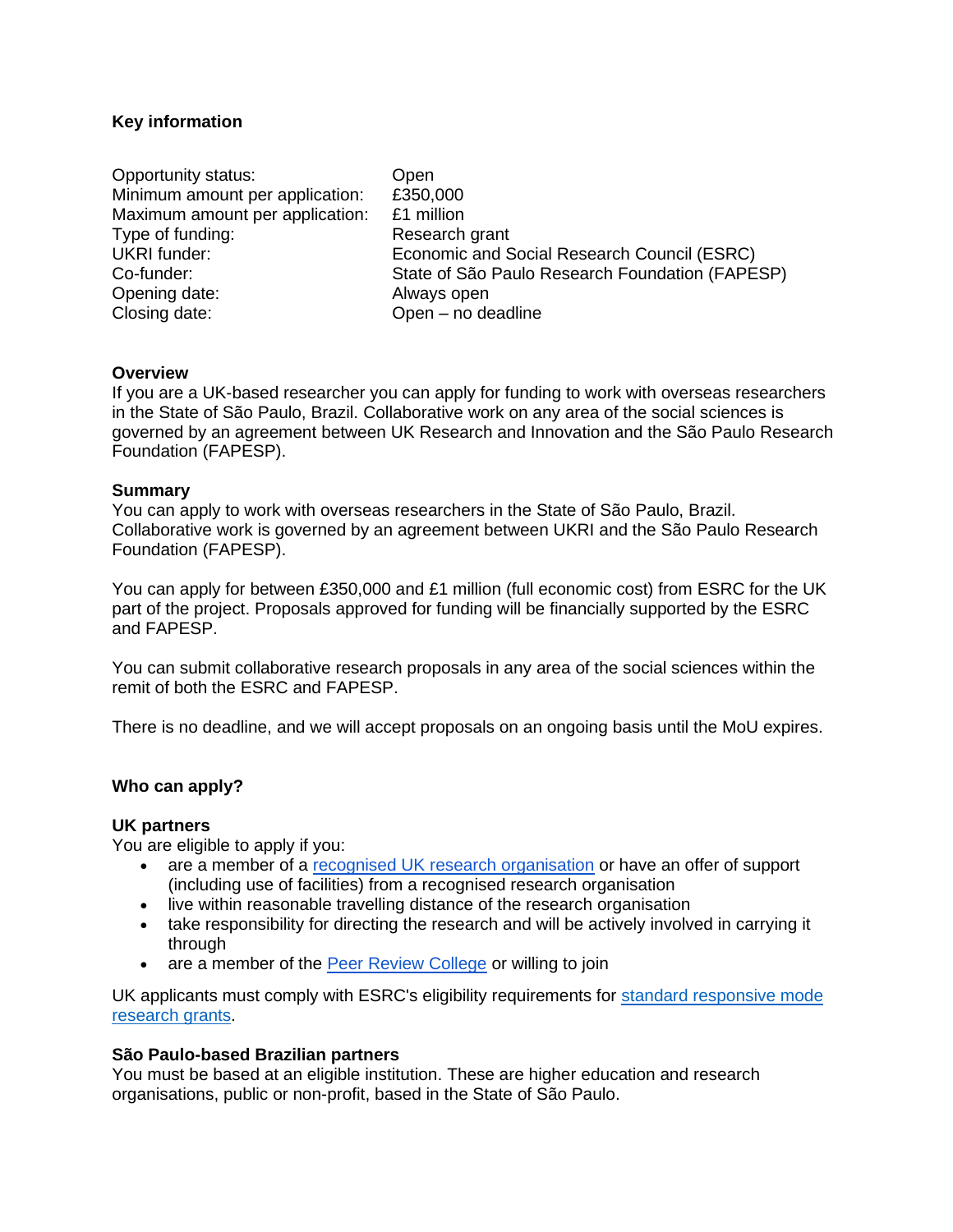### **What we're looking for**

You can submit a collaborative research proposal in any area of the social sciences within the remit of ESRC and FAPESP.

ESRC supports excellent research in:

- demography and social statistics, methods and computing
- development studies, human geography and environmental planning
- economics, management and business studies
- education, social anthropology, and linguistics
- law, economic and social history
- politics and international relations
- psychology and sociology
- science and technology studies
- social policy and social work

Find out more about the research areas supported by [ESRC](https://esrc.ukri.org/about-us/what-is-social-science/social-science-disciplines/) and [FAPESP.](https://bv.fapesp.br/en/temas/)

#### **How to apply**

#### **What to do before applying**

Before submitting a proposal, all applicants must read:

- [ESRC-FAPESP lead agency agreement Je-S guidance for applicants](https://esrc.ukri.org/files/funding/funding-opportunities/bilateral-agreements/rcuk-fapesp-je-s-guidance/) (PDF, 190KB)
- [UKRI-FAPESP lead agency agreement guidance note](https://www.ukri.org/research/international/international-collaboration/ukri-fapesp-memorandum-of-understanding/)
- [ESRC guidance on how to write a good research grant proposal](https://esrc.ukri.org/funding/guidance-for-applicants/how-to-write-a-goodresearchgrant-proposal/) (PDF, 190KB)

There are three steps to applying:

- 1. São Paulo-based principal investigators must first confirm eligibility with FAPESP and receive a letter confirming this
- 2. If you are a São Paulo-based principal investigator, you should submit the FAPESP proposals first via [SAGe](http://www.fapesp.br/en/10320) and then send a copy of this application to your UK principal investigator
- 3. In the same week, the UK-based principal investigator must submit their application through Je-S to ESRC, uploading a copy of the SAGe application as an attachment

The funding you request from ESRC for the UK part of the project must be between £350,000 and £1 million (full economic cost).

The funding you request from FAPESP must follow the relevant FAPESP funding rules. You do not have to request equal amounts from ESRC and FAPESP. The difference should reflect the variations in costs and local prices.

#### **How to apply online via Je-S**

UK applicants must apply using the [Joint Electronic Submission system](https://je-s.rcuk.ac.uk/JeS2WebLoginSite/Login.aspx) (Je-S). We recommend you start your application early. You can save completed details in Je-S at any time and return to continue your application later. When applying select 'New document' then:

- Council: ESRC
- Call/type/mode: Research grants (open call)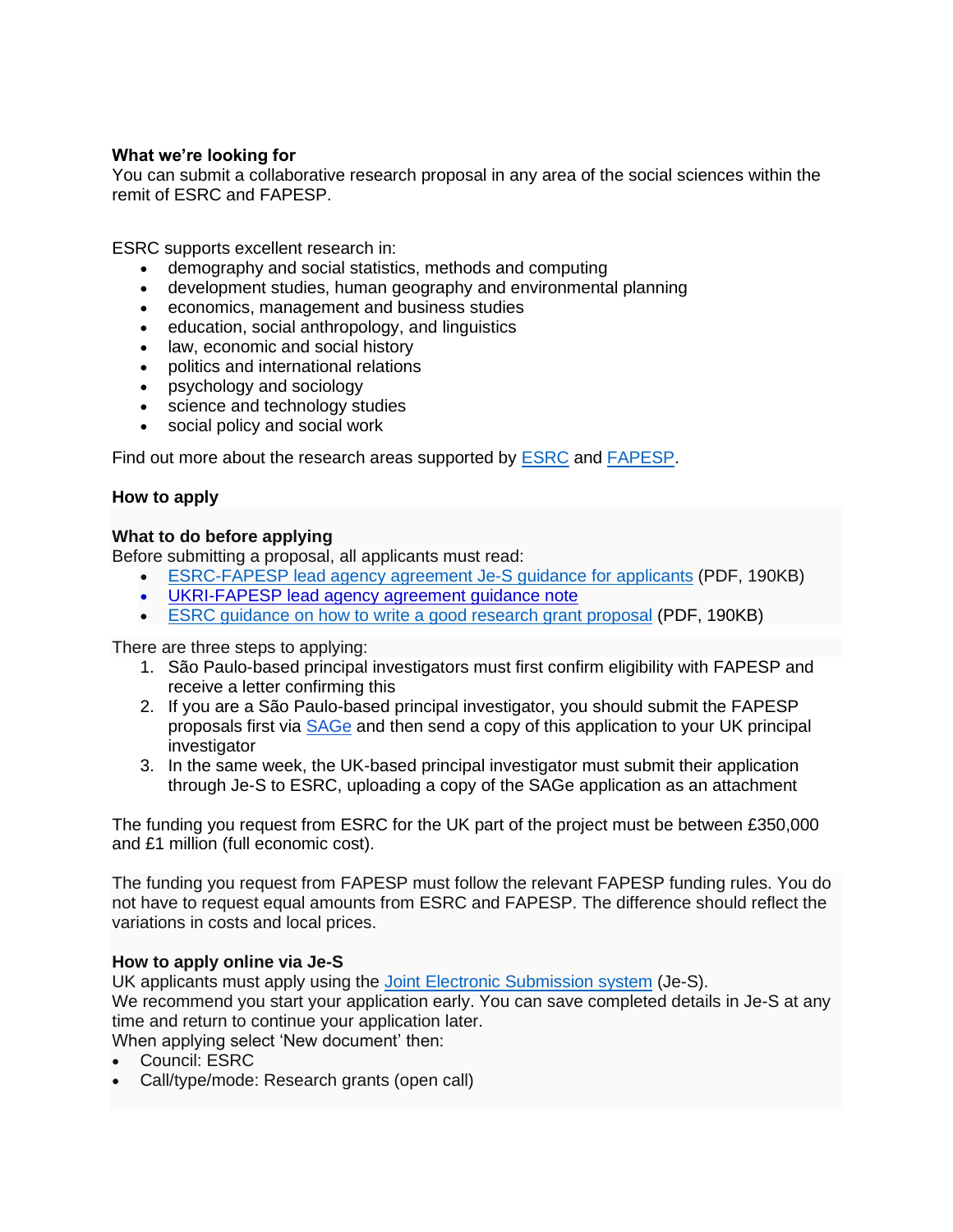You can find general advice on completing your application in the [Je-S handbook.](https://je-s.rcuk.ac.uk/Handbook/index.htm) If you need further help, you can contact the Je-S help desk on 01793 444164 or by email [jeshelp@ukri.org.](mailto:jeshelp@ukri.org)

Your host organisation will be able to provide advice and guidance on completing your application.

You must follow the guidelines for standard research grants when completing your Je-S application unless specified in the [ESRC-FAPESP lead agency agreement Je-S guidance for](https://esrc.ukri.org/files/funding/funding-opportunities/bilateral-agreements/rcuk-fapesp-je-s-guidance/)  [applicants](https://esrc.ukri.org/files/funding/funding-opportunities/bilateral-agreements/rcuk-fapesp-je-s-guidance/) (PDF, 190KB).

For UK-based partners, your proposal document must have a title beginning with the words: ESRC-FAPESP.

You must attach the following documents to your Je-S application:

- a case for support this is an extended document that allows up to 5,000 words and should follow the [ICAP criteria](https://esrc.ukri.org/funding/guidance-for-applicants/international-common-application-process-icap/)
- justification of UK resources
- a data management plan (if your proposal involves the generation of data)
- CVs for all named researchers, both UK and Brazil-based each CV should be no more than 2 pages long
- the FAPESP letter of eligibility
- a copy of the FAPESP proposal form as submitted through SAGe

## **How we will assess your application**

ESRC uses a peer review process to assess research proposals.

We will receive and assess proposals on behalf of both organisations. A decision will be made by the ESRC's research committee, within its normal standard grants competition process, but FAPESP-nominated experts will be involved throughout.

The assessment process usually takes at least six months but can be longer. [Find out more about this assessment process in our research funding guide](https://esrc.ukri.org/files/funding/guidance-for-applicants/research-funding-guide/) (PDF, 355KB).

## **Contact**

To find out more about:

- the agreement from ESRC, email [international@esrc.ukri.org](mailto:international@esrc.ukri.org)
- the agreement from FAPESP, email [ukri-agreement@fapesp.br](mailto:ukri-agreement@fapesp.br) or visit the FAPESP [website](http://www.fapesp.br/en/)

## **Supporting documents**

[ESRC-FAPESP lead agency agreement Je-S guidance for applicants](https://esrc.ukri.org/files/funding/funding-opportunities/bilateral-agreements/rcuk-fapesp-je-s-guidance/) (PDF, 190KB) [ESRC research funding guide](https://esrc.ukri.org/files/funding/guidance-for-applicants/research-funding-guide/) (PDF, 355KB) [ESRC guidance on how to write a good research grant proposal](https://esrc.ukri.org/funding/guidance-for-applicants/how-to-write-a-goodresearchgrant-proposal/) (PDF, 190KB)

## **Related links**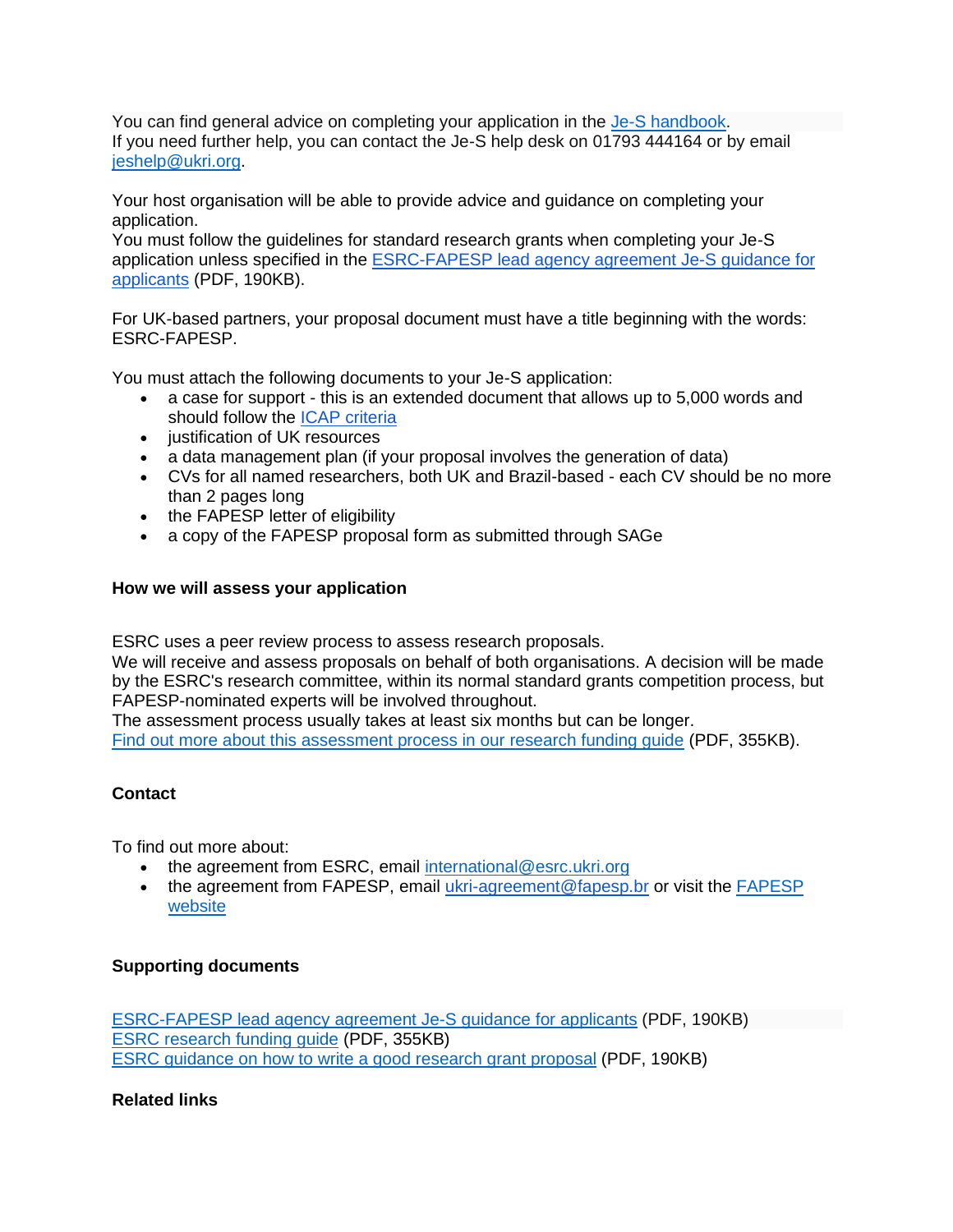[ESRC's eligibility requirements for standard responsive mode research grants](https://esrc.ukri.org/funding/funding-opportunities/research-grants/) [UKRI-FAPESP lead agency agreement guidance note](https://www.ukri.org/research/international/international-collaboration/ukri-fapesp-memorandum-of-understanding/) [Research areas supported by ESRC](https://esrc.ukri.org/about-us/what-is-social-science/social-science-disciplines/) [Research areas supported by FAPESP](https://bv.fapesp.br/en/temas/) [Joint Electronic Submission system](https://je-s.rcuk.ac.uk/JeS2WebLoginSite/Login.aspx) (Je-S) [FAPESP website](http://www.fapesp.br/en/)

## **Medical Research Council (MRC)** (**[www.mrc.ukri.org\)](http://www.mrc.ukri.org/)**

The MRC will accept applications under the terms of this agreement to its Partnership, Programme and Research Grant Schemes. For more information on these schemes please see **[www.mrc.ac.uk/Fundingopportunities/Grants/index.htm.](http://www.mrc.ac.uk/Fundingopportunities/Grants/index.htm)**

Prior to submitting a proposal to the MRC applicants should email **[Laura.Joiner@mrc.ukri.org](mailto:Laura.Joiner@mrc.ukri.org)** with details of:

- UK investigator and institution
- Brazilian investigator and institution
- Project title
- Board and deadline applicant is submitting to

## **Project title**

Each application should be identified as a collaborative proposal under the UKRI-FAPESP MoU by indicating this in the project title field. The text "MRC-FAPESP" should precede the project title.

## **Brazilian investigator details**

The details of the lead Brazilian investigator should be entered in the 'Project Partners' section of the Je-S form. Institution, contact details and the total FAPESP contribution should be submitted.

## **Costing**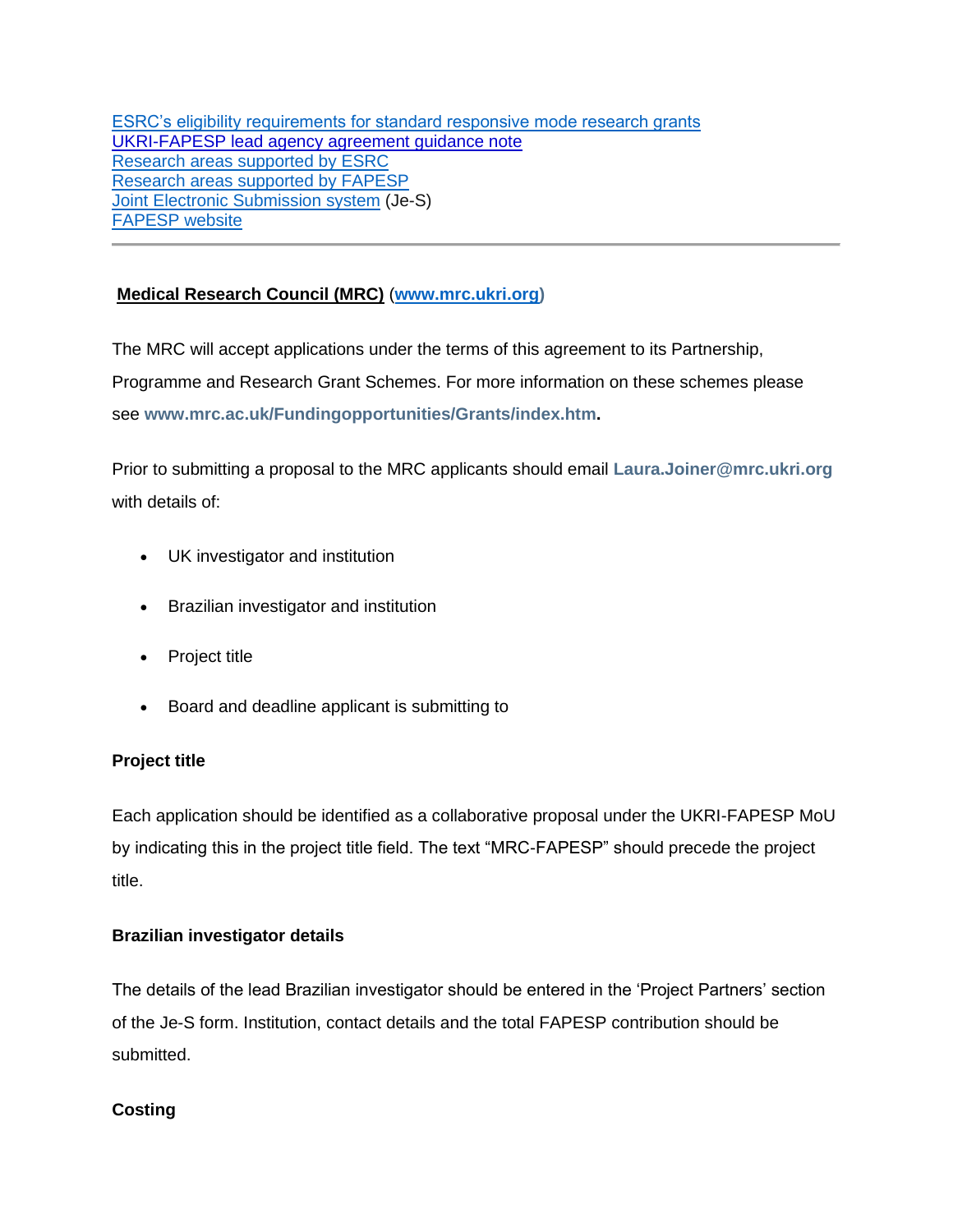The UK applicant must detail the funding request from the MRC in the finance fields of the Je-S form.

FAPESP letter of eligibility and budget forms should be attached to the application as a single PDF under the attachment type: Project Partner letter of support

## **Justification of Resources**

Please provide a justification of all resources that are requested (UK and Brazilian).

#### **Closing date**

This is an open funding opportunity and applications can be submitted to the standard **[board](http://www.mrc.ac.uk/Fundingopportunities/Deadlines/index.htm)  [deadlines](http://www.mrc.ac.uk/Fundingopportunities/Deadlines/index.htm)**.

#### **Assessment procedure**

All proposals for MRC grant funding are **[assessed through a two-stage process](https://mrc.ukri.org/documents/pdf/guidance-for-applicants/)** involving independent expert reviewers and the MRC research boards/panels.

For each application, FAPESP will nominate at least one peer reviewer to provide a written assessment. Peer reviewers will use the criteria and procedures applicable to MRC. These comments will be formally incorporated in the MRC's peer review processes. If applications are shortlisted to be assessed by the Research Board, FAPESP are invited to participate in the process either via correspondence or in person.

Please note that the involvement of FAPESP in the review process requires that each application is shared with FAPESP officers.

Applications received under the terms of this MoU will be subject to the same terms and conditions as all MRC Grants.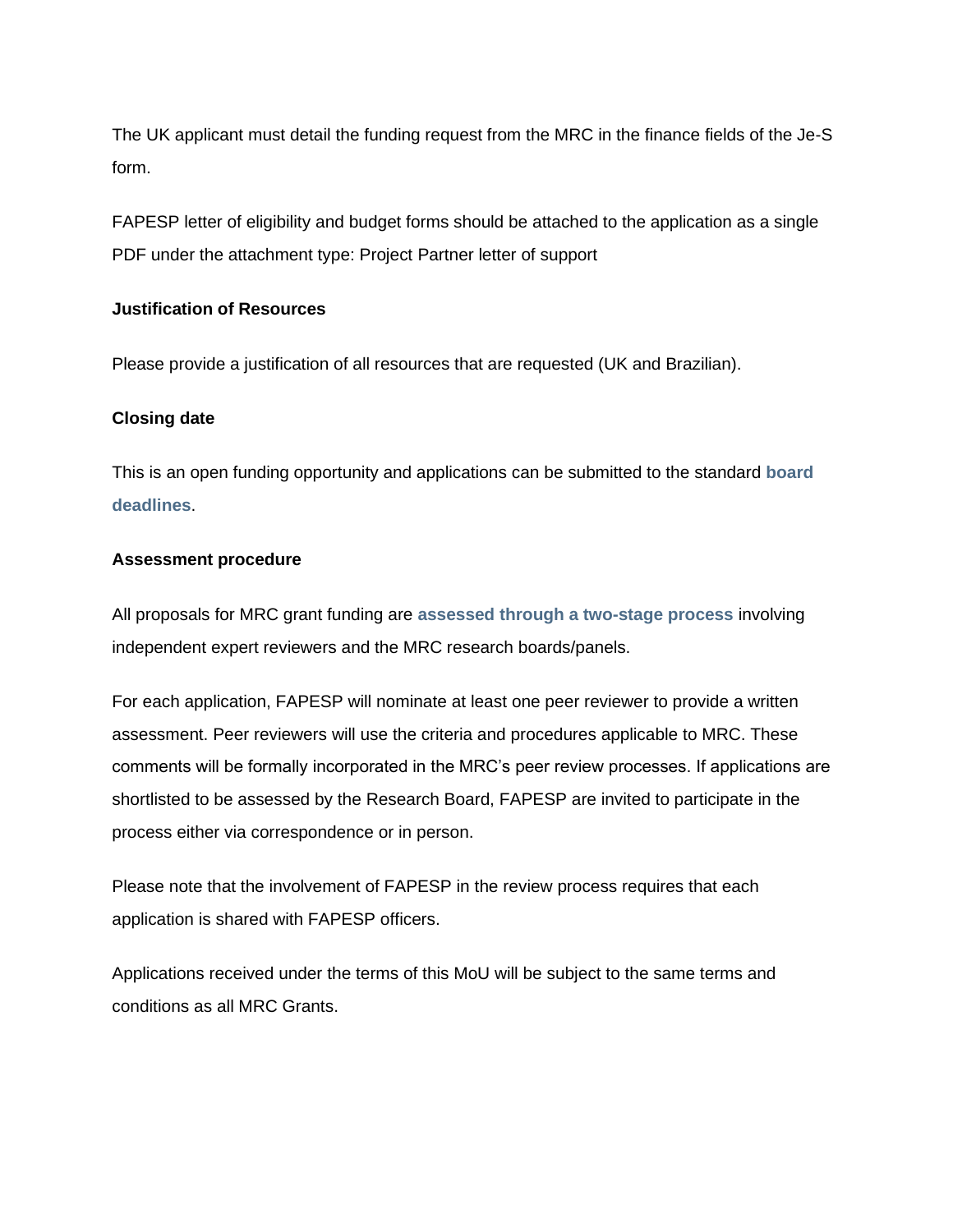Further information and guidance on submitting an application under this MoU to the MRC can be found on the MRC website: **[https://mrc.ukri.org/funding/science-areas/international-and](https://mrc.ukri.org/funding/science-areas/international-and-global-health-research/subscriptions-partnerships/other-international-funding-activities/)[global-health-research/subscriptions-partnerships/other-international-funding-activities/](https://mrc.ukri.org/funding/science-areas/international-and-global-health-research/subscriptions-partnerships/other-international-funding-activities/)** 

## **Natural Environment Research Council (NERC)** (**[www.nerc.ukri.org\)](http://www.nerc.ukri.org/)**

NERC accepts proposals under the terms of this Agreement to its Discovery Science (Responsive Mode) Standard, New Investigator and Large Grant Schemes. Details of these schemes can be found at <https://nerc.ukri.org/funding/available/researchgrants/> . The NERC Grants handbook [\(https://nerc.ukri.org/funding/application/howtoapply/forms/](https://nerc.ukri.org/funding/application/howtoapply/forms/) ) provides further information on the Standard, New Investigator and Large Grant Schemes. It details the eligibility criteria, information on how to apply and terms and conditions of awards.

There may also be the opportunity to apply for a joint NERC/FAPESP grant under specific Research Programme or International calls. These opportunities will be highlighted in the Announcement of Opportunity (AO) for the specific call.

## **How to apply**

The UK proposal must be submitted electronically by the UK-based Principal Investigator's Research Organisation to the NERC Standard, New Investigator or Large Grant scheme (or specific call, where applicable) via the Joint Electronic Submission (Je-S) System. Brazilian partners should contact FAPESP in advance to confirm their eligibility **and** submit a parralel application to FAPESP using SAGe. There is no special call for NERC/FAPESP proposals and the Standard, New Investigator and Large Grant, or specific call closing dates apply.

Each proposal should be identified clearly as a collaborative proposal under the NERC/FAPESP bilateral scheme by pre-fixing the project title in Je-S with FAPESP. The Case for Support and Justification of Resources should outline all elements of the project, and provide justification for all resources that are requested in both UK and Brazilian components.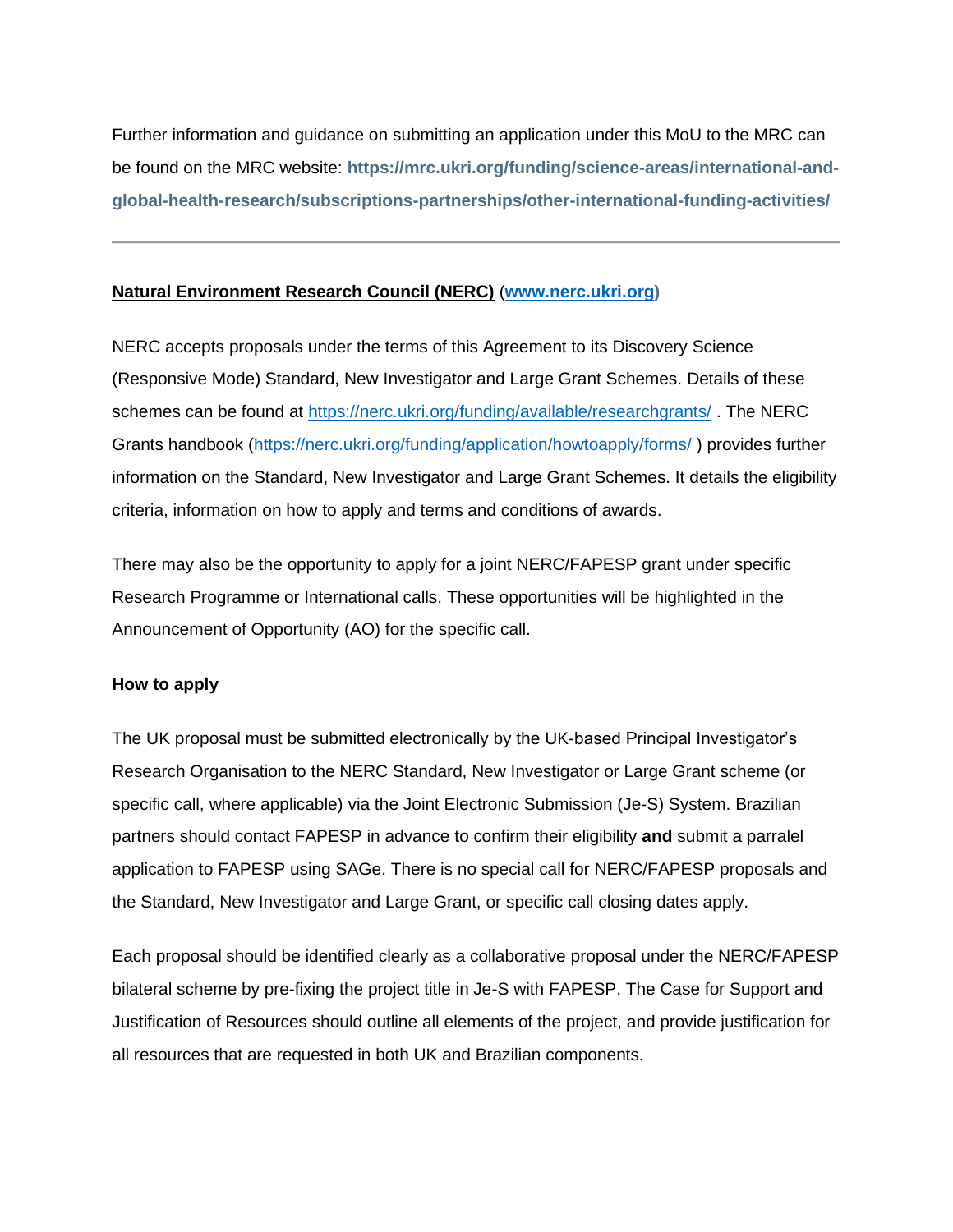The UK applicant must name the Brazilian collaborators as a Project Partner and add the value of the FAPESP contribution in the project partner in-kind support section in the proposal form. CVs for each of the named Brazilian collaborators should be combined into one document (maximum of 2 sides per person) must be completed in single-spaced typescript of minimum font size 11 point (Arial or equivalent), with margins of at least 2cm and uploaded as the compulsory attachment of "Project Partner Letter of Support".

The applicant based in the UK must be included as a "Partner PI" on SAGe, and confirm their participation in the project. Both the Sao Paulo and the UK researcher must have an active SAGe registration, and "confirm participation" in the proposal before finalising the submission. An active SAGe registration demands the attachment of a photo ID and every information requested that is marked as mandatory (\*).

Additional documents required in the proposal are:

• A pdf copy of the FAPESP SAGe form should be included in the application to NERC.

For general enquiries concerning the NERC implementation of this agreement please contact **[international@nerc.ukri.org](mailto:researchgrants@nerc.ukri.org)**.

## **Science and Technology Facilities Council (STFC)** [\(www.stfc.ukri.org\)](http://www.stfc.ukri.org/)

STFC will consider applications under the terms of this Agreement for any of its schemes. For more information on these schemes please see [www.stfc.ukri.org/funding/research](http://www.stfc.ukri.org/funding/research-grants/funding-opportunities/)[grants/funding-opportunities/](http://www.stfc.ukri.org/funding/research-grants/funding-opportunities/)

Before making an application under the terms of this MoU, applicants should contact the relevant STFC Programme Manager **BEFORE** submitting an application in order to discuss the strategic fit of the proposal with STFC's science strategy.

For general enquiries concerning the STFC implementation of this Agreement please contact Maggie Wilson: : maggie.wilson@stfc.ukri.org.